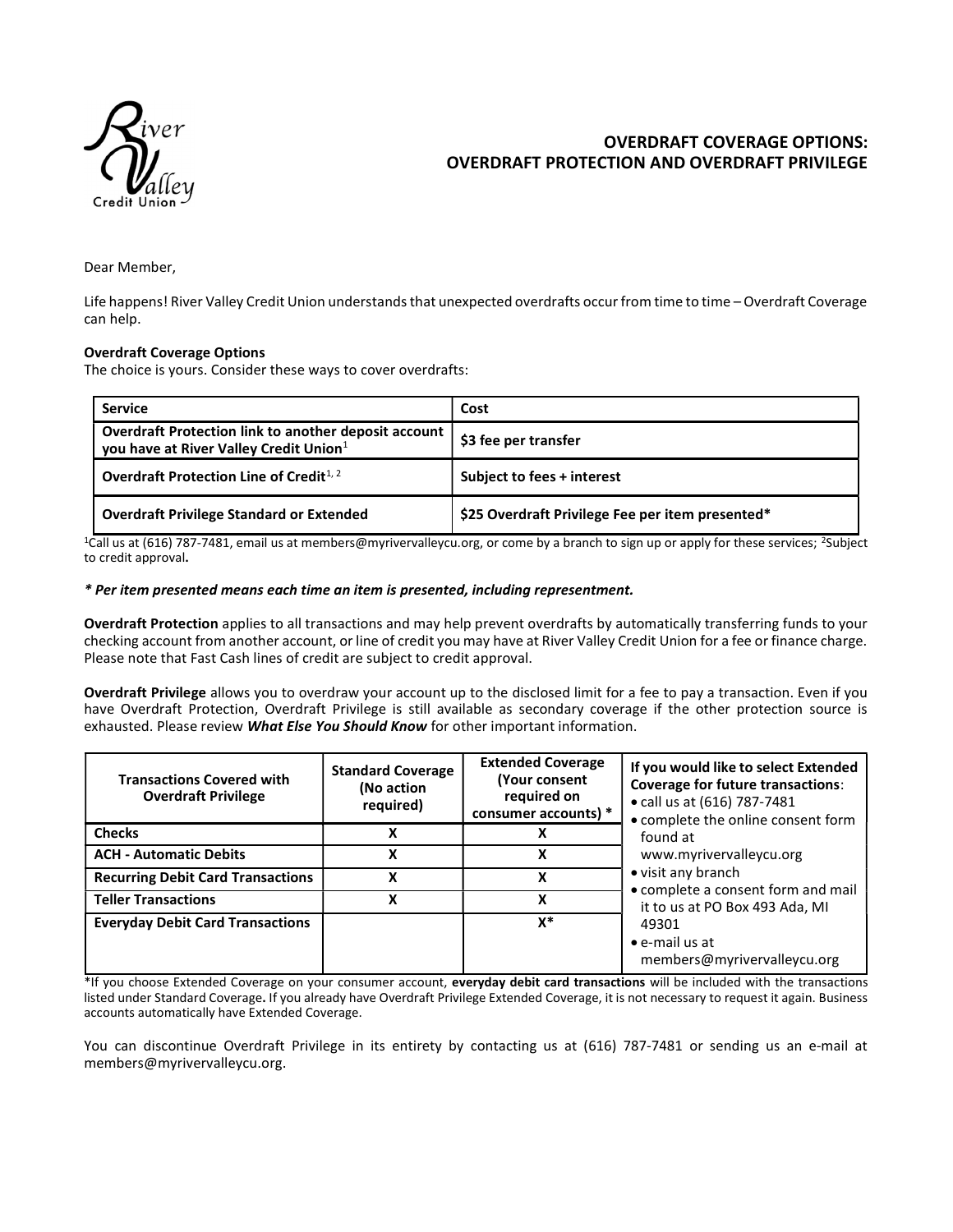## WHAT ELSE YOU SHOULD KNOW

- A link to another account or line of credit may be less expensive than an overdraft. A single larger overdraft will result in one fee, instead of multiple smaller overdrafts. Use our mobile, internet, and telephone banking services to track your balance. For financial education resources, please visit www.mymoney.gov.
- The \$25 Overdraft Privilege Fee that is charged if you overdraw your account is the same fee that is charged if an item is returned as unpaid. If multiple items overdraw your account on the same day, each item will be assessed an appropriate Overdraft Privilege Fee or a NSF Fee of \$25. All fees and charges will be included as part of the Overdraft Privilege limit amount. Your account may become overdrawn more than the Overdraft Privilege limit amount because of a fee.
- Recipients of federal or state benefits payments who do not wish us to deduct the amount overdrawn and the Overdraft Privilege Fee from funds that you deposit or that are deposited into your account may call us at (616) 787-7481 to discontinue Overdraft Privilege.
- If an item is returned because the Available Balance (as defined below) in your account is not sufficient to cover the item and the item is presented for payment again, River Valley Credit Union ("We") will charge a NSF Fee each time it returns the item because it exceeds the Available Balance in your account. Because we may charge a NSF Fee each time an item is presented, we may charge you more than one fee for any given item as a result of a returned item and representment of the item. When we charge a NSF Fee, the charge reduces the Available Balance in your account and may put your account into (or further into) overdraft. If, on representment of the item, the Available Balance in your account is sufficient to cover the item we may pay the item, and, if payment causes an overdraft, charge an Overdraft Privilege Fee.
- For consumer accounts, there is no limit on the total Overdraft Privilege Fees per day we will charge.
- The Credit Union authorizes and pays transactions using the available balance in your account. We may place a hold on deposited funds in accordance with our Funds Availability Policy, which will reduce the amount in your available balance. The available balance is comprised of the ledger balance, less any holds on deposits, any debit card holds and any available overdraft protection. We generally post items in the following order: 1) ACH credits, 2) ACH debits (order received), 3) checks (lowest to highest dollar amount). ATM and debit card transactions are posted real time (in the order received). However, because of the many ways we allow you to access your account, the posting order of individual items may differ from these general policies. Holds on funds and the order in which transactions are posted may impact the total amount of Overdraft Privilege Fees or NSF Fees assessed.
- Overdraft Privilege is not a line of credit; it is a discretionary overdraft service that can be withdrawn at any time without prior notice.
- Depositor and each Authorized Signatory will continue to be liable, jointly and severally, for all overdraft and fee amounts, as described in the Deposit Account Agreement and Disclosure. The total (negative) balance, including all fees and charges, is due and payable upon demand.
- We may be obligated to pay some debit card transactions that are not authorized through the payment system but which we are required to pay due to the payment system rules, and as a result you may incur fees if such transactions overdraw your account. However, we will not authorize debit card or ATM transactions unless your account's Available Balance (including Overdraft Coverage Options) is sufficient to cover the transactions and any fee(s).
- Giving us your consent to pay everyday debit card overdrafts on your consumer account (Extended Coverage) may result in you incurring Overdraft Privilege Fees for transactions that we would otherwise be required to pay without assessing an Overdraft Privilege Fee. However, this would allow us to authorize transactions up to the amount of your Overdraft Privilege limit. If you consent to Extended Coverage on your consumer account, it will remain on your account until it is otherwise withdrawn.

Understanding your Available Balance: Your account has two kinds of balances: the Ledger Balance and the Available Balance.

- We authorize and pay transactions using the Available Balance.
- Your Ledger Balance reflects the full amount of all deposits to your account as well as payment transactions that have been posted to your account. It does not reflect checks you have written and are still outstanding or transactions that have been authorized but are still pending.
- Your Available Balance is the amount available to you to use for purchases, withdrawals, or to cover transactions. The Available Balance is your Ledger Balance, less any holds due to pending debit card transactions and holds on deposited funds.
- The balance used for authorizing checks, ACH items, and recurring debit card transactions is your Available Balance plus the amount of the Overdraft Privilege limit and any available Overdraft Protection.
- The balance used for authorizing ATM and everyday debit card transactions on accounts with Standard Coverage is your Available Balance plus any available Overdraft Protection but does NOT include the Overdraft Privilege limit.
- The balance used for authorizing everyday debit card transactions on accounts with Extended Coverage is your Available Balance plus any available Overdraft Protection and includes the Overdraft Privilege limit.